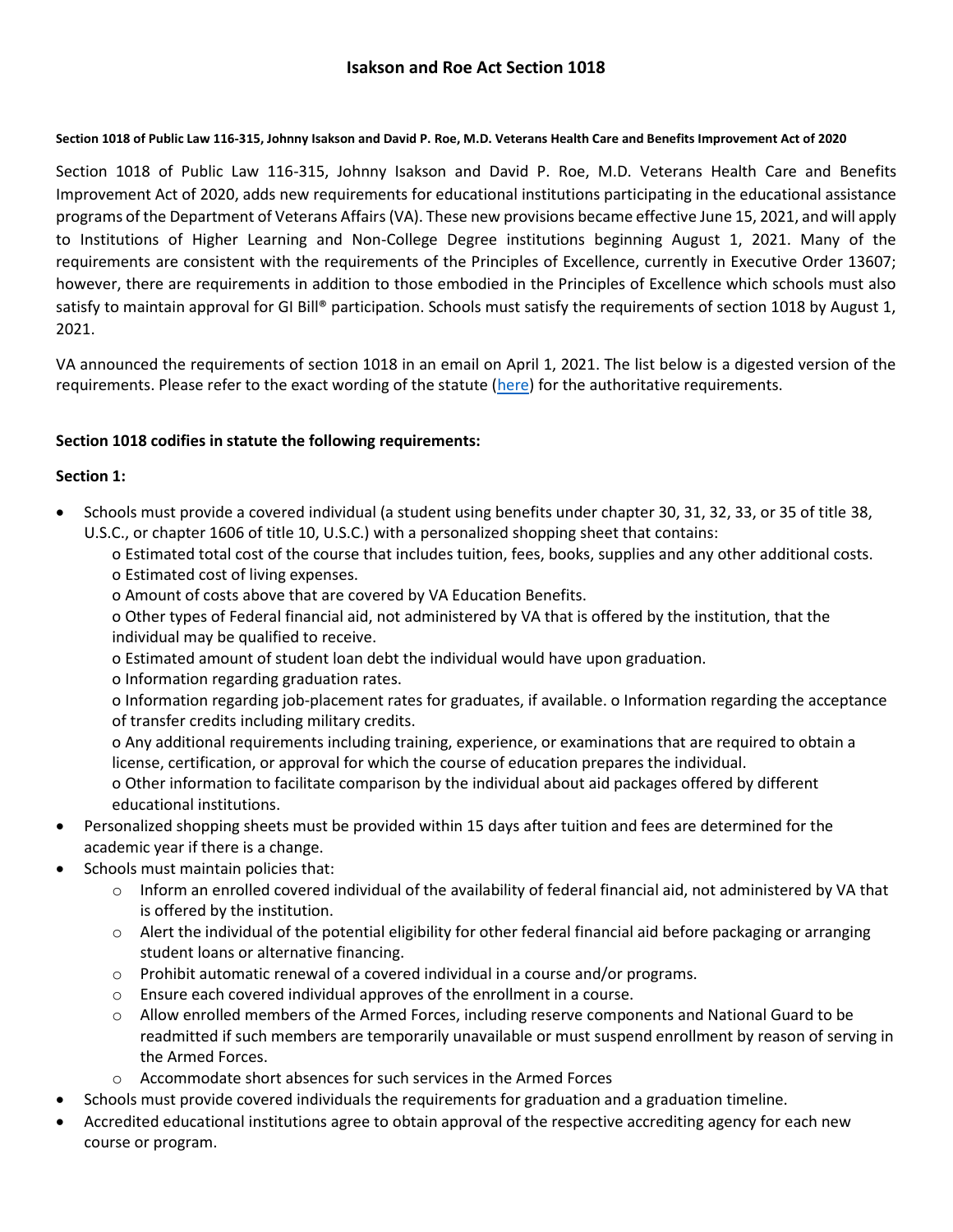- Schools must designate an employee of the educational institution to serve as a point of contact for covered individuals and family members seeking assistance with:
	- o Academic Counseling.
	- o Financial Counseling.
	- o Disability Counseling.
	- $\circ$  Other information regarding completing a course of education at the education institution.

### **Section 2:**

- State Approving Agency will take action when the education institution does any of the following:
	- o Carries out deceptive or persistent recruiting techniques including on military institutions.
	- o Misrepresents payment of incentive compensation.
	- o During a 1-month period makes three or more unsolicited contacts to a covered individual via phone, email and/or in person.
	- o Engages in same day recruitment and registration.
	- $\circ$  Provides a commission, bonus, or other incentive payment based directly or indirectly on success in securing enrollments or financial aid to any persons or entities engaged in any student recruiting or admission activities, or in making decisions regarding the award of student financial assistance. (Please Note: schools are already subject to this requirement under 38 U.S.C. § 3696(d)(1)).

#### **Estimated total cost of the course that includes tuition, fees, books, supplies and any other additional costs.**

The information is provided to assist students and families with financial planning. We include both direct costs (billed by HCU) and indirect costs (realistic allowances for things like transportation and personal expenses).

- Follow this link to access the HCU Cost of Attendance
	- o [Undergraduate Student Cost of Attendance](https://www.hcu.edu/wp-content/uploads/2022/06/Budget-Academic-Year-2023-Undergraduate.pdf)
	- o [Graduate Student Cost of Attendance](https://www.hcu.edu/wp-content/uploads/2022/06/Budget-Academic-Year-2023-Graduate.pdf)

| <b>Fee Structure</b>           | On Campus/<br><b>Undergraduate</b>                            | <b>On Campus/ Graduate</b>                                    | <b>Off Campus/Commuter</b><br><b>Undergraduate</b> | Off Campus/Commuter<br><b>Graduate</b> |
|--------------------------------|---------------------------------------------------------------|---------------------------------------------------------------|----------------------------------------------------|----------------------------------------|
| <b>Tuition &amp; Fees</b>      | \$11,632                                                      | \$5,112                                                       | \$11,632                                           | \$5,112                                |
| <b>Room &amp; Board</b>        | \$6,540 (includes one-<br>time \$300 dorm<br>reservation fee) | \$6,540 (includes one-<br>time \$300 dorm<br>reservation fee) |                                                    |                                        |
| <b>Books &amp;</b><br>supplies | \$1,000                                                       | \$600                                                         | \$1,000                                            | \$600                                  |
| <b>Transportation</b>          | \$297                                                         | 5297                                                          |                                                    |                                        |
| <b>Miscellaneous</b>           | \$2,268                                                       | \$2,268                                                       |                                                    |                                        |
| Total:                         | \$21,737                                                      | \$14.817                                                      | \$12,632                                           | \$5,712                                |

#### **Cost Covered by VA Education Benefits**

Amount of costs that are covered by VA Education Benefits (Chapter 30, 31, 33, 35 and 1606, amount dependent on the eligibility of the student) determined by the U.S. Department of Veterans Affairs (VA).

• GI Bill® Comparison Tool - <https://www.va.gov/education/gi-bill-comparison-tool/>

## **Type and amount of Federal financial aid, not administered by VA, and financial aid offered by the institution, that the individual may be qualified to receive**

- [Financial Aid Options](https://www.hcu.edu/admissions/financial-aid/)
- [Scholarship Options](https://www.hcu.edu/admissions/scholarships/)

#### **Information regarding Student Loans:**

[https://nces.ed.gov/collegenavigator/?q=heritage+christian+university&s=all&id=101453#finaid-](https://nces.ed.gov/collegenavigator/?q=heritage+christian+university&s=all&id=101453#finaid) Provides estimated amount of student loan debt the individual would have upon graduation